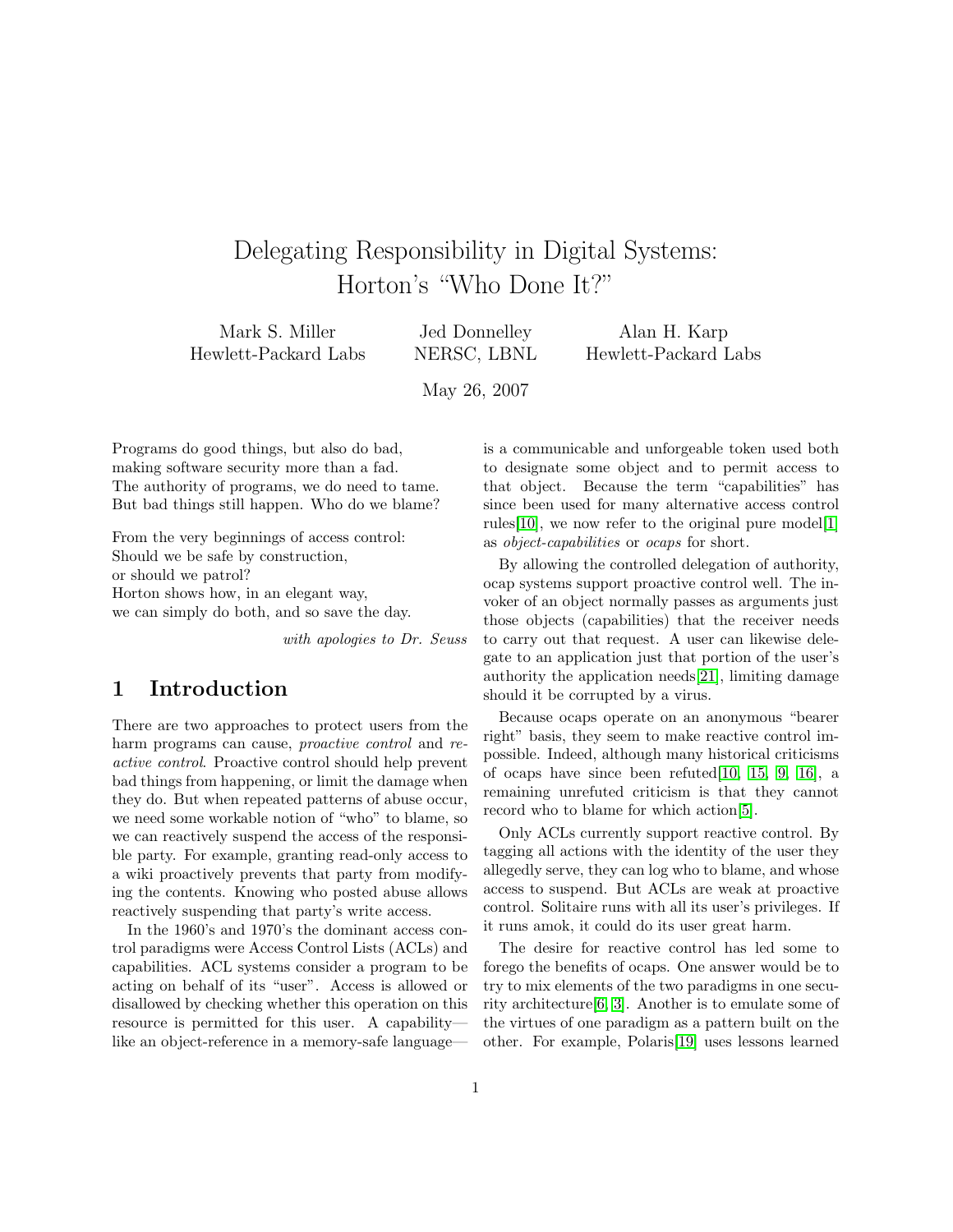

from ocaps to limit the authority of ACL-based applications on Windows, as Plash[\[14\]](#page-4-10) does on Unix, without modifying either these applications or their underlying ACL OS.

In this paper, we show how to attribute actions in an ocap system. As a tribute to Dr. Seuss[\[4\]](#page-4-11), we call our protocol Horton (Higher-Order Responsibility Tracking of Objects in Networks). Horton can be interposed between existing ocap-based application objects, without modifying either these objects or their underlying ocap foundations. Horton supports identity-based tracking and control for delegating responsibility with authority. Horton thereby refutes this criticism of the ocap paradigm.

#### 2 The Horton Protocol

Every protocol which builds some sort of secure relationship between its players must face two issues: 1) the base case, building an initial secure relationship between players not yet connected by this protocol, and 2) the inductive case, in which a new secure relationship is bootstrapped from earlier assumedsecure relationships. Horton contributes nothing to the issues of initial connectivity, so this paper only treats the inductive case. Starting from the situation in Figure 1 and the assumption that Alice, Bob, and Carol are mutually suspicious, our goal is to show

how they arrive at the situation shown in Figure 3.

As with object computation, ocap references are conveyed as arguments in messages from a sender to a receiver. Here, we examine a scenario in which sending object A executes  $\mathbf{b}.\mathbf{foo}(c)$ , intending to send the message "foo" to receiver B with a reference to object C as an argument (Figure 1,  $\mathbf{\Phi}$ ).

The circles A, B, C in the figures are applicationlevel objects that need not be aware of Horton. The  $\Box$  boxes represent messages in transit. Other shapes depict the Horton-aware objects each party uses to adapt their app-objects to the Horton protocol. When a proxy (an outgoing half circle such as Alice's P1) receives an app-level message, it encodes and sends it (Figure 2,  $\bullet$ ) in a deliver message to its corresponding stub (an incoming half circle such as Bob's S1). The stub decodes it into an app-level message which it delivers to its target object (Figure 3,  $\circled{2}$ ). Read the PDF online to see the figures "animate" by flipping pages.

For Horton to be transparent, the message delivered to B in step (29) must have the same app-level meaning as the message sent by A in step (01). To complete the induction, the relationship represented by the new  $B\rightarrow P3\rightarrow S3\rightarrow C$  path must have the security we need, assuming that the  $A \rightarrow P1 \rightarrow S1 \rightarrow B$  and  $A \rightarrow P2 \rightarrow S2 \rightarrow C$  paths already have this security.

To support reactive security, we need to attribute actions to responsible identities. Cryptographic protocols often represent an electronic identity as a key pair. For example, a public encryption key identifies whoever knows the corresponding private decryption key. Put another way, knowledge of a decryption key provides the ability to be (or speak for  $[8]$ ) the entity identified by the corresponding encryption key.

In ocap systems, the sealer/unsealer pattern[\[11\]](#page-4-13) provides a similar logic. Rectangles such as the one labeled "Alice" represent Who objects, providing a seal (contents) operation, returning an opaque box encapsulating the contents. All such rectangles with the same label are references to the same Who object. The corresponding BeAlice object provides the authority to be the entity identified by Alice's Who object. BeAlice provides an unseal(box) operation that returns the contents of a box sealed by Alice's Who. The large rounded rectangles and colors ag-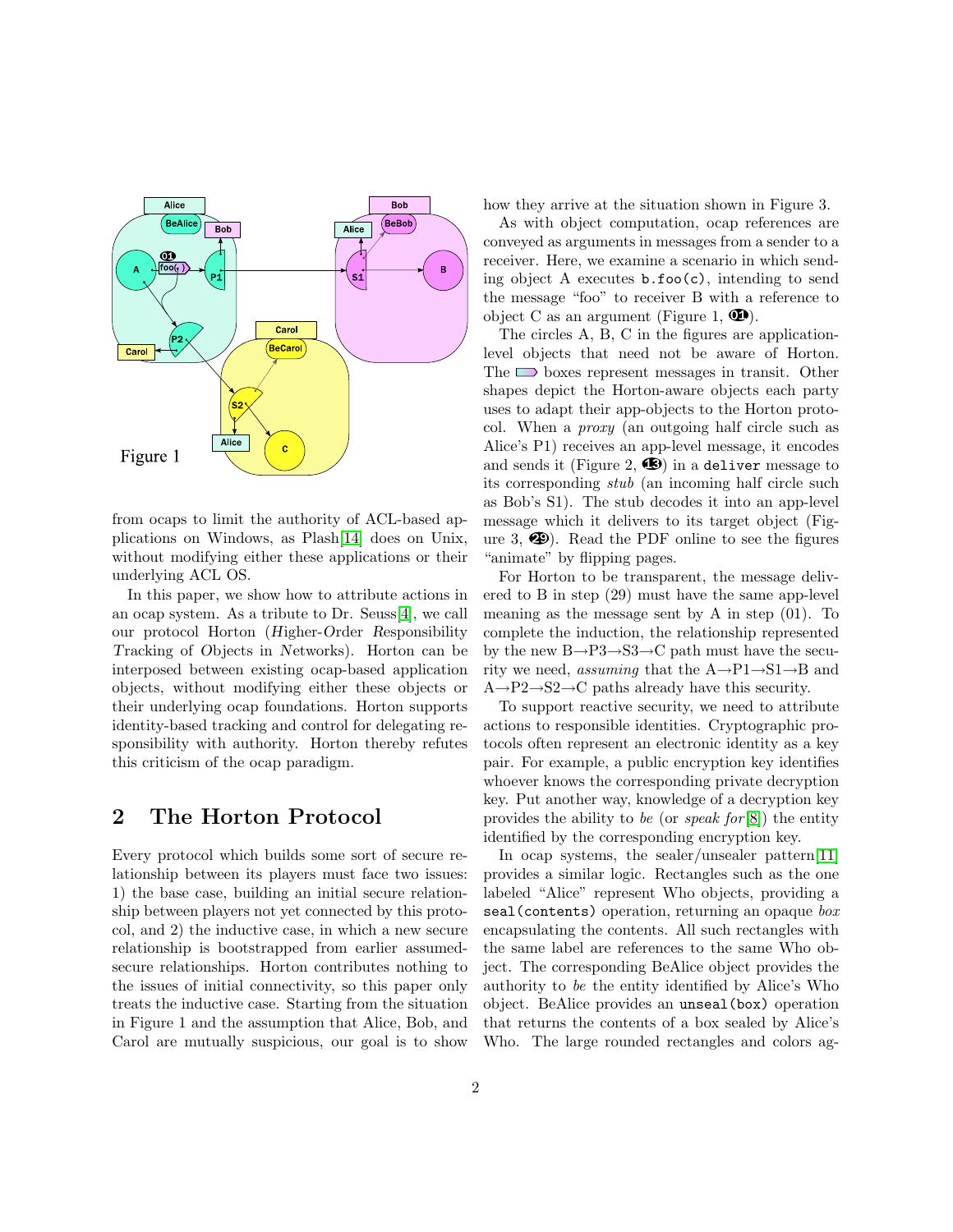

gregate all objects we assume to behave according to the intentions of a given Who.

Complete Horton implementations in the Java and E programming languages are available from [erights.org/download/horton/](http://erights.org/download/horton/). For expository purposes, this paper uses E to show just the Horton code needed for the illustrated case: sending a proxy reference as the single argument of a message with no return result. The line numbers on the code show the order of execution taken by our example. Mostly, this simplified code uses just the simple sequential five-minute subset of E explained in [\[9,](#page-4-4) Ch6: A Taste of E]. We also use some reflection which we explain as needed.

The code shown here implements a policy-free default behavior for participating in the Horton protocol. Each player expresses Horton-level policy—such as identity-based logging and revocation—by overriding these defaults.

When the foo message arrives at proxy P1, it does not match any of the proxy's method definitions, so it falls through to the match clause (02), which receives messages reflectively. The clause's head is a pattern matched against a pair of the message name (here, "foo") and the list of arguments (here, a list holding only proxy P2).

P1 asks for the value of P2's stub and whoBlame fields, which hold S2 and Carol's Who (03–05). (To protect against misbehaving app-objects, P1 actually does this by rights amplification[\[11\]](#page-4-13) rather than the getGuts message shown here.) P1 then sends intro(whoBob) to S2 (06), by which Alice is saying in effect "Carol, I'd like to share with Bob my access to C. Could you create a stub for Bob's use?" Nothing forces Alice to share her rights in this indirect way; Alice's P1 could just give Bob direct access to S2. But then Carol would *necessarily* blame Alice for Bob's use of S2, which Alice might not like.

Carol makes S3 for Bob's use of C (08). Carol tags S3 with Bob's Who, so Carol can blame Bob for messages sent to S3. Carol then "gift wraps" S3 for Bob and returns gs3, the gift-wrapped S3, to Alice as the result of the intro message (09–11). Alice includes gs3 in the p3Desc record encoding the p2 argument of the original message (12). By including this in the deliver request to Bob's S1 (13), Alice is saying in effect "Bob, please unwrap this to get the ability to use an object provided by Carol."

Bob's S1 unpacks the record (15), unwraps gs3 to get S3 (16–26), which it uses to make proxy P3 (27). Bob tags P3 with Carol's Who, so Bob can blame Carol for the behavior of S3. S1 then includes P3 as the argument of the app-level foo message it sends to B using E's reflective E.call primitive (28).

Clearly the unwrap function must be the inverse of the wrap function. Identity functions would be simple, but would also give Alice's P1 access to S3. Were all Horton objects provided by a mutually trusted platform, Bob and Carol could rely on P1 not to abuse its access to S3, and we'd be done. But this would preclude using Horton between mutually suspicious machines. Given that P1 behaves as Alice wishes, P1's access to S3 would let Alice fool Carol into blaming Bob for messages Alice sends to S3.

Carol's S2 should at least gift-wrap S3 so only Bob can unwrap it. Could we simply use the seal/unseal operations of Bob's who/be pair as the wrap/unwrap functions? Unfortunately, this would still enable Alice to give Bob a gift allegedly from Carol, but which Bob unwraps to obtain a faux S3 created by Alice.

In our solution, Carol's wrap creates a provide function, seals it so only Bob can unseal it, and returns the resulting box as the wrapped gift (11). Bob's unwrap unseals it to get a provide function allegedly from Carol (18). Bob will need to call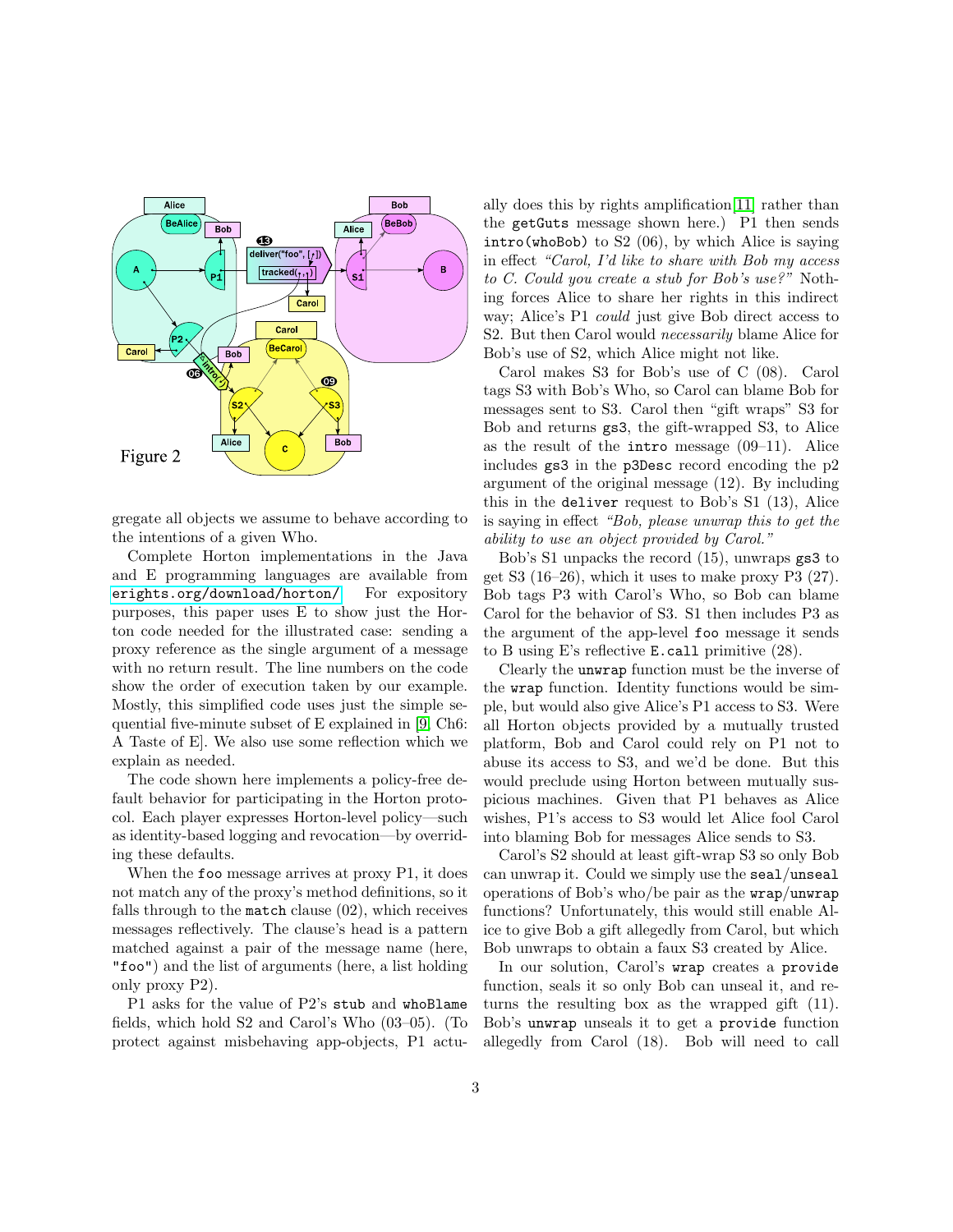

provide (21) so that only Carol can provide S3 to him. Bob declares an assignable result variable (19), and a fill function for Carol to call to set this variable to S3. He seals this in a box only Carol can unseal (20) and passes this to provide (21). Carol's provide unseals it to get Bob's fill function (23), which Carol can call to set the result to S3 (24–25). After Carol's provide returns, Bob's unwrap returns whatever it finds in the **result** variable  $(26)$ .

Should Bob and Carol ever come to know each other independently of Alice, they can then blame each other, rather than Alice, for actions logged by P3 and S3. Say C is a wiki page. If Carol believes that Bob is not a pseudonym for Alice, and Carol decides that Bob has abused this page, Carol should then revoke Bob's access without revoking Alice's access by shutting off S3. If Bob decides that C is flaky, he can stop using Carol's services by shutting off proxies such as P3. This completes the induction.

#### 3 Related Work

Some distributed ocap systems interpose objects to serialize/unserialize messages[\[2,](#page-4-14) [13\]](#page-4-15), stretching the reference graph between local ocap systems. Secure Network Objects[\[20\]](#page-4-16) and Client Utility[\[7\]](#page-4-17) leveraged their intermediation to add some identity tracking. Horton unbundles such identity-based control as a

```
01: # A says: . . . b. foot(c) ...def makeProxy(whoBlame, stub) {
 return def proxy {
04: to getGuts() { # as P205: return [stub, whoBlame]}
02: match [verb, [p2]] { \# as P1
03: def [s2, whoCarol] := p2.getGuts()
06: def gs3 := s2.intro(whoBlame)
12: def p3Desc := [gs3, whoCarol]
13: stub.deliver(verb, [p3Desc])}}}
def makeStub(beMe, whoBlame, targ) {
 return def stub {
07: to intro(whoBob) { # as S208: def s3 := makeStub(beMe,whoBob,targ)
09: return wrap(s3, whoBob, beMe)}
14: to deliver(verb, [p3Desc]) { \# as S1
15: def [gs3, whoCarol] := p3Desc
16: def s3 := unwrap(gs3, whoCarol, beMe)
27: def p3 := makeProxy(whoCarol, s3)
28: E.call(targ, verb, [p3])}}}
29: # B implements:... to foo(c) \{ \ldots \} ...
10: def wrap(s3, whoBob, beCarol) \{  # \text{ as } S222: def provide (fillBox) {
23: def fill := beCarol.unseal(fillBox)
24: fill(s3)}
11: return whoBob.seal(provide)}
17: def unwrap(gs3,whoCarol,beBob){ \# as S1
18: def provide := beBob.unseal(gs3)
19: var result := null
25: def fill(s3) {result := s3}
20: def fillBox := whoCarol.seal(fill)
21: provide(fillBox)
26: return result}
```
separately composable abstraction.

Reactive security ocap patterns include the logging forwarder $[17]$  and the caretaker $[12]$ . But these patterns provide no means for Alice to ask Carol to issue